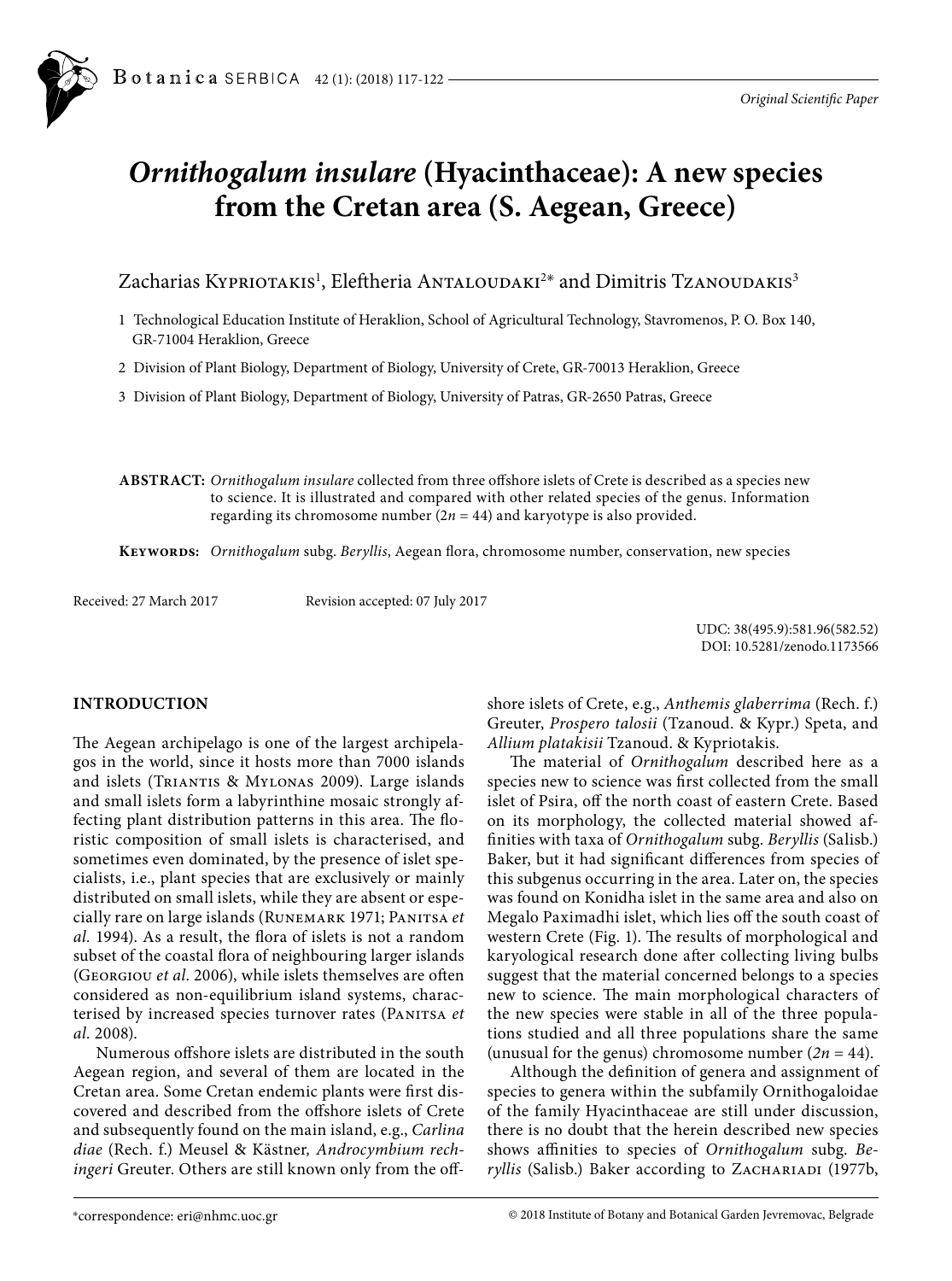

**Fig. 1.** Total distribution area of *Ornithogalum insulare* in the Cretan area: 1. Psira islet, 2. Konidha islet, 3. Megalo Paximadhi islet.

1980) and / or to the genus *Loncomelos* Raf. according to Speta (2006, 2010) and Martinez-Azorin *et al*. (2011). Moreover, Manning *et al*. (2009) conducted a molecular phylogenetic analysis in the subfamily *Ornithogaloideae*, from which they concluded that the genus *Loncomelos* should be considered as a synonym of the genus *Ornithogalum* L. in the section *Ornithogalum*.

According to ZAHARIADI (1977a, 1980), WITTMAN (1985), and Speta (2006), the subgenus *Beryllis* is represented in Greece by seven *Ornithogalum* species, namely: *O. pyrenaicum* L., *O. narbonense* L., *O. spetae* Wittman*, O. sphaerocarpum* A. Kern., *O. creticum* Zahar., *O. prasinantherum* Zahar., and *O. ulixis* Speta. However, only the first two of them, viz., *O. pyrenaicum* L. and *O. narbonense* L., are included in the molecular phylogenetic analyses of Martinez-Azorin *et al*. (2011). Taking into consideration that our material differs from both these species in a number of morphological and cytological features [long pedicels not appressed to the stem in fruit, different perigon segments, curved scape, leaf width, chromosome number  $(2n = 44)$ , we prefer to use in this paper the generic name *Ornithogalum*, a name also accepted in the recently published checklist Vascular plants of Greece (Dimopoulos *et al*. 2013).

### **MATERIALS AND METHODS**

Our study and description of the new species were based on living material collected from three different islets in the Cretan area (Fig. 1) and on material of wild origin cultivated in the experimental botanical gardens of the University of Patras and the Technological Education Institute of Heraklion. In view of the small size of the populations and peculiarities of the small islets' ecosystems, only a few bulbs (3-5) were collected from each islet. For taxonomical purposes, relevant bibliography sources were also taken into consideration (FEDerov 1974; Zahariadi 1980; Cullen 1984; Wittman 1985; Martines-Azorin *et al*. 2009; Öztürk 2014). The





**Fig. 2.** *Ornithogalum insulare* (**a-e**): **a**. Photo of inflorescence, **b**. inner tepal, **c**. outer tepal (outer surface), **d**. ovary, **e**. capsule. **f.** Capsule of *O. creticum*.

comparison of the new species with its close relatives (Table 1) is mainly based on diagnostic characters and measurements provided in the corresponding original descriptions, but herbarium specimens kept in UPA, MAIC, and herbarium Kypriotakis were also taken into consideration. In the case of *O. creticum*, available living collections, among them plants gathered from the type locality of the species (Ierapetra, near Kalamafka), were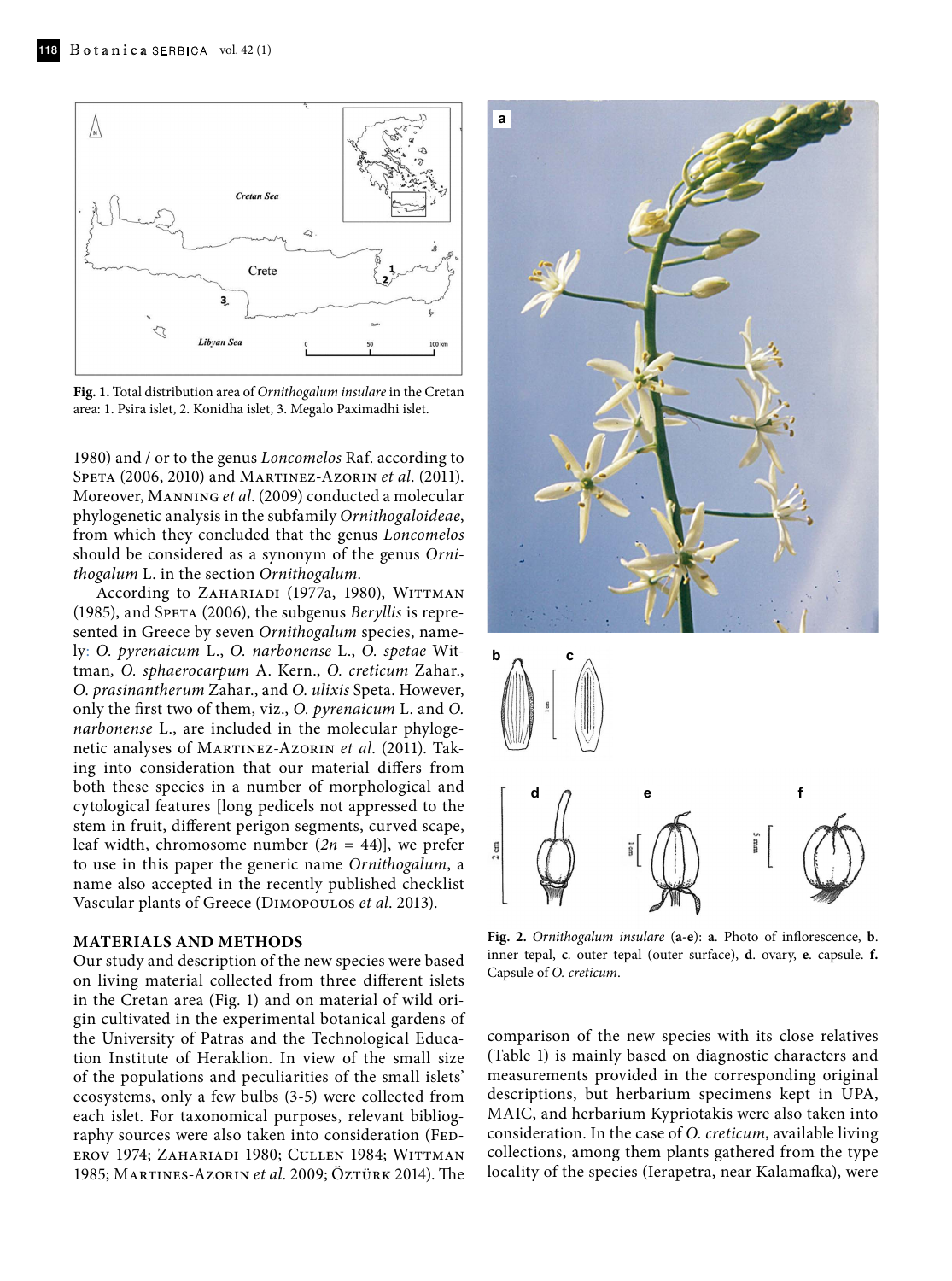| Character         | O. insulare                                                                      | O. creticum                                                                              | O. pyrenaicum                           |
|-------------------|----------------------------------------------------------------------------------|------------------------------------------------------------------------------------------|-----------------------------------------|
| Bulbs (diameter)  | $4-6$ cm                                                                         | $2.5 - 4$ cm                                                                             | $2.3 - 3.8$ cm                          |
| Scape             | $\pm$ curved, 60–90 (–120) cm                                                    | straight, (20-) 30-65 cm                                                                 | straight, 30-80 (100) cm                |
| Leaves (width)    | $1.5 - 2.5(-3.5)$ cm                                                             | $0.7 - 1.3$ cm                                                                           | $0.2 - 0.5$ cm                          |
| Leaf margins      | entire                                                                           | entire                                                                                   | denticulate                             |
| Racemes (flowers) | $35 - 47(50)$                                                                    | $16 - 23$ ( $-30$ )                                                                      | $25 - 40$                               |
| Tepal colour      | dirty white or, sometimes,<br>greenish-white                                     | greenish                                                                                 | pale yellow inside,<br>greenish outside |
| Tepal length      | $12 - 18$ mm                                                                     | $8 - 10.5$ mm                                                                            | $7 - 13$ mm                             |
| Ovary             | $3 - 4 \times 2.8 - 3.2$ mm                                                      | $2.5 - 3 \times 2 - 3.3$ mm                                                              | $2.4 - 3$ mm                            |
| Anther length     | $3.5 - 4.8$ mm                                                                   | $1.8 - 3.5$ mm                                                                           | $2 - 2.4$ mm                            |
| Capsules          | $12 - 14 \times 9 - 10$ mm                                                       | $9 - 11 \times 6 - 7$ mm                                                                 | $10-14 \times 7-9$                      |
| Capsule shape     | ovoid, truncate at apex, three<br>rounded angles separated by<br>shallow furrows | subsphaerical, three rounded<br>angles separated by deep furrows,<br>emarginated at apex | ovoid-obconical                         |
| Seeds             | $5-7$ mm                                                                         | $3 - 4.5$ mm                                                                             | $2.5 - 3.5$ mm                          |
| Flowering period  | Late spring (May)                                                                | Early summer (June)                                                                      | May-June                                |
| Chromosome number | $2n = 44$                                                                        | $2n = 28$                                                                                | $2n = 16, 18, 24$                       |

**Table 1.** Main morphological differences between *Ornithogalum insulare* and its allied species *O. creticum* and *O. pyrenaicum.*

also considered. For karyological analysis, root tips from potted bulbs were pretreated in a-bromonaphthalene for ca. 8 h at 4°C. Fixation, staining, chromosome measurements, and construction of the karyogram follow Tzanoudakis (1983).

#### **RESULTS & DISCUSSION**

### **Description of the new species.** *Ornithogalum insulare*

Kypriotakis, Antaloudaki & Tzanoudakis, *sp. nov.* (Fig. 2) It differs from the related *O*. *creticum* Zahar. and *O. pyrenaicum* L. in having a curved and more robust stem; larger bulbs, flowers, and seeds; a many-flowered inflorescence; and different shape of the capsule (Table 1). **Type:** —GREECE. Southern Aegean area, Kriti (Crete), Nomos Lassithiou, Psira islet, W-NW of the archaeological site, 35°11'11.65"N, 25°51'33.56"E, 35 m a.s.l., rocky places among phrygana with *Thymbra capitata* (L.) Cav., 6 June 1998, Kypriotakis 15587 (Holotype: NHMC!, isotypes, herb. Kypriotakis!, UPA!).

**Description:** Bulbs ovoid to ovoid–globose, 4–6 cm in diameter and 4.5–7 cm long; tunics membranous, the outer pale brownish to dirty white, the inner whitish, scales free. Scape robust, terete, 60–90(–120) cm long, 5–7(–9) mm in diameter at base, more or less curved. Leaves  $4-6(-7)$ , shorter than scape, linear,  $50-60(-75)$ cm long and 1.5–2.5(–3.5) cm wide, uniformly pale

green, flat or slightly canaliculate, margins entire, glabrous, tapering to apex and almost withered at anthesis. Inflorescence a 35–47 (–50)-flowered, dense, bent, cylindrical raceme 22–40(–50) cm long, elongating up to 27–45 (–55) cm in fruit. Pedicels 45 mm long in the lower flowers, up to 20 mm in the upper ones, erecto–patent or patent at anthesis; suberect or patent in fruit, but never appressed to the axis of the inflorescence. Bracts lanceolate, shorter than pedicels, membranous, subulate, semi–cylindrical at base, whitish, with 5–12 faint greenish nerves, 2–5 mm wide at base, ranging in length from 20–28 mm in the lower pedicels to 8–11 mm in the upper ones. Flowers more or less stellate, 20–30 (35) mm in diameter. Perigon segments  $12-18 \times 4.5-5.5$  mm, lanceolate–elliptical, with papillate-glandular apex and longitudinally inrolled margins, white to dirty white on the inner surface, dirty white, greenish white or sometimes with an inconspicuous yellowish-green median stripe on the outer surface with 3–5 faint nerves, 1.5–2 mm wide, not reaching the base and apex of the tepals. Perigon segments slightly deflexed, withered and persisted in fruit. Filaments white,  $7-9 \times 1.5-2$  mm, more or less abruptly contracted in a short appendage; anthers  $3.5-4.8 \times 1.5-1.7$  mm, dirty white. Ovary subglobose to cylindrical,  $3-4 \times 2.8-3.2$  mm, green, glabrous, with three rounded obtuse angles and subtruncate at apex; style white, longer than ovary, 4–5.5 mm long; stigma subcapitate. Capsule ovoid, truncate at apex with three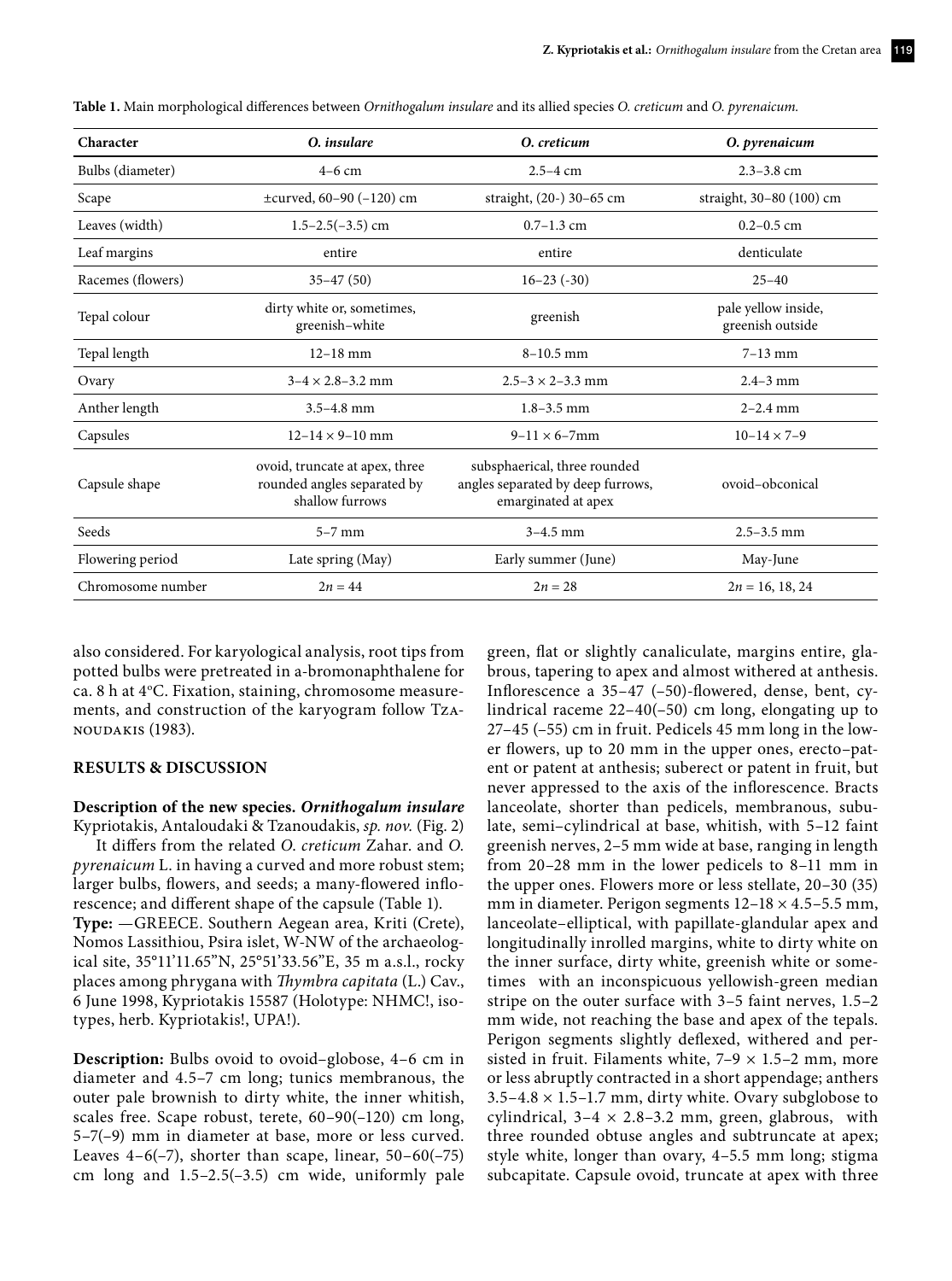

**Fig. 3.** Karyogram of *Ornithogalum insulare*, 2*n* = 44, from the population of Psira islet.

rounded angles separated by shallow furrows,  $12-14 \times$ 9–10 mm, pale brown, and obscurely reticulate. Seeds 5–7 mm long, angular with a short lingulate appendage. Testa black, rugulose, minutely papillose. Germination epigeal. Chromosome number 2*n* = 44.

**Additional specimens seen (paratypes):** Kriti, Nomos Lassithiou, Psira islet, TZ 99/40. May 20. 2006 and TZ 99/40 May 23.2006 (UPA).

Kriti, Nomos Lassithiou, Konidha islet (35° 7'33.24"N, 25°48'39.84"E , ca. 2 m. a.s.l., June 3. 1999, Kypriotakis 15588 (herb. Kypriotakis, UPA); TZ 04/14. May 23. 2006 (UPA).

Kriti, Nomos Rethymnis, Megalo Paximadhi islet, 35° 0'25.68"N, 24°35'25.92"E, ca. 22 m. a.s.l., June 10. 1999, Kypriotakis 15589 (herb. Kypriotakis, UPA)

**Etymology:—**The specific epithet refers to the known distribution of the species, which is restricted to only three small islets in the south Aegean area.

**Karyotype.** Material of *O. insulare* collected from all three islets was cytologically investigated and the chromosome number of all individuals was found to be  $2n = 44$ . This chromosome number  $(2n = 44)$  is uncommon in the genus *Ornithogalum* and is not related to the basic chromosome numbers  $x = 7$ , 8, and 9 reported from the related species of *Ornithogalum* subg. *Beryllis* (Salisb.) Baker (Cullen & Ratter 1967; Kamari & Georgiou 1981; Moret 1987) and/or of the genus *Loncomelos* Raf. *(*Martinez-Azorin *et al*. 2010). A preliminary karyotype analysis in the populations of Psira and Konidha islets suggests that *O. insulare*, in spite of its high chromosome number, behaves as a diploid species. In the mitotic metaphases of the material analysed from Psira islet, the chromosome complement consists of two easily distinguished groups of chromosomes (Fig. 3); the first one includes 30 more or less large (L) chromosomes (representing ca. 90% of the total length of the chromosome complement), the second 14 obviously shorter ones (S). Such an arrangement of the chromosomes does not permit any kind of speculation with regard to the level of polyploidy and the basic



**Fig. 4.** Metaphase plate of *Ornithogalum. insulare*, 2*n* = 44, from the population of Konidha islet. Arrows indicate the pair of anisobrachial SAT-chromosomes.

chromosome number, as the only common denominator of the numbers 30 and 14 is the number 2. The diploid feature, or the diploidisation of the karyotype concerned  $(2n = 2x = 44)$ , is further supported by the presence in the metaphase plates of a "marker" pair of metacentric chromosomes, which is the smallest of the L group, but at the same time is clearly (almost two times) larger than the average size of chromosomes of the S set (Fig. 3). The conducted karyotype analysis also revealed a remarkable differentiation with regard to the centromeric position (r-index) and the chromosome size (R-length), mainly within the set of large (L) chromosomes. This set consists of chromosomes of three different types (m, sm, and st), which also differ in size (Fig. 3). The S set of 14 short chromosomes consists mainly of metacentric chromosomes, and only one pair seems to be anisobrachial (sm). Consequently, based on the centromeric position and the chromosome size, the following tentative karyotype formula is suggested for *O. insulare*:  $2n = 2x = 30L (8m + 16sm + 6st)$  $+ 14S (12m + 2sm) = 44$  (Fig. 3). Although plants from the second population studied (that of Konidha islet) are also characterised by the karyotype formula mentioned above, two differences are worth noticing. The first one, which also supports the diploid behaviour of the species studied, concerns the appearance of a marker pair of sub-telocentric SAT-chromosomes characterised by the presence of a nucleolar organiser located in a more or less median position of the short arm (Fig. 4). The second concerns the presence of size differentiation within the group of 14 small (S) chromosomes, since four of them appear to have R-length values higher than those of the remaining 10. However, these four chromosomes are clearly shorter than the smaller metacentric chromosome of the L set.

**Distribution and Ecology.** Up to now the new species is known only from the Cretan area (S. Aegean) and,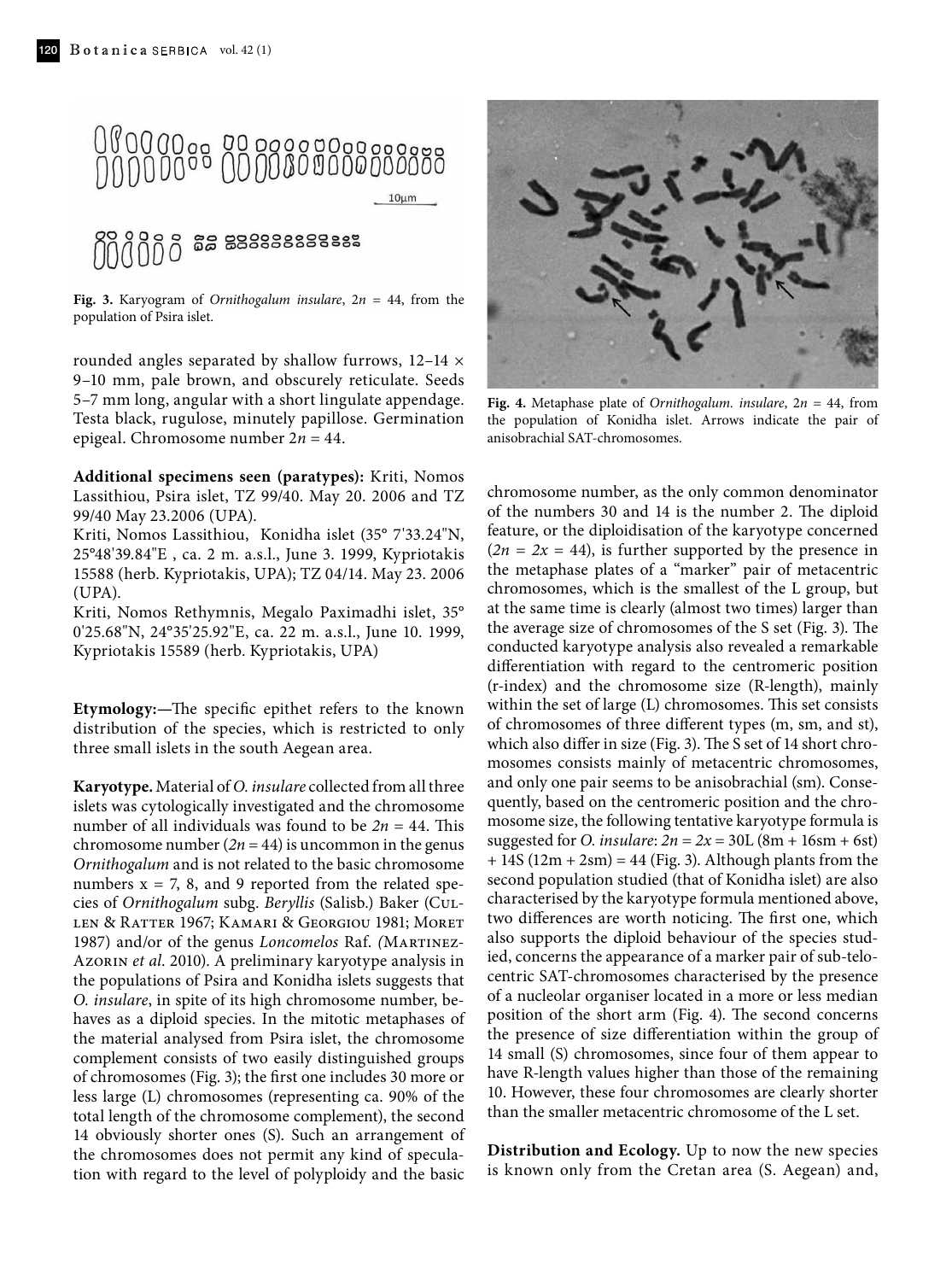more specifically, from the three offshore islets Psira, Konidha, and Megalo Paximadhi. The first two are located off the NNE coast of the island of Crete, while the third is located offshore from southern Crete (Fig. 1). Three subpopulations of the new species with approximately 150 individuals were found on Psira islet, ca. 30 individuals were found on Konidha islet, and a dozen plants were found on Megalo Paximadhi islet. On Psira islet, the plants occur on low rocky hill slopes as part of the phrygana community, dominated by *Thymbra capitata* (L.) Cav. and other plant species such as *Salvia fruticosa* Mill., *Cynara cornigera* Lindl., and *Muscari spreitzenhoferi* (Heldr.) H.R.Wehrh., together with therophytes like *Bromus madritensis* L. and *Urospermum picroides* (L.) F.W. Schmidt.

**Taxonomic relationships.** On the basis of its morphology, the new species seems to be related to *O. creticum* Zahar. and *O. pyrenaicum* L. within the *Ornithogalum* subgenus *Beryllis* (Federov 1974; Zahariadi 1980; Cullen 1984; Öztürk 2014)*.* However, *O. insulare* is a taller and more robust plant with a more or less curved scape, numerous and larger flowers, long pedicels not appressed to the stem in fruit, larger seeds, and an ovoid capsule (Table 1). In addition, another species which shows some morphological similarities to the new taxon is *O. visianicum* Tomm., endemic to Palagruža islet (Croatia). However, this taxon differs from *O. insulare* in the shape of its perigon segments, which are oblanceolate-ellipsoid and shorter (WITTMAN 1985). Moreover, in *O. visianicum* the permanent green stripe extends over the entire surface of the perigon segments reaching their apex, the bracts are shorter, and the style length equals the ovary height. With regard to the inflorescence, and especially the position of the pedicels on the axis of the inflorescence, the new species resembles *O. arcuatum* Steven, an Irano-Turranian mountain element. The latter differs from *O. insulare* in the shape and colour of the perigon segments, the short style, and the cylindrical capsule. It also differs notably in its chromosome number (*2n* = 32) (WITTMAN 1985).

**Conservation status.** *Ornithogalum insulare* is currently known only from the three islets Psira, Konidha, and Megalo Paximadhi in the Cretan area. The total occupied area does not exceed 10 km<sup>2</sup> and the total number of individuals on all three islets is estimated to be less than 200. So in spite of the lack of monitoring data on fluctuation of size of the populations, *O. insulare* probably should be considered as a "critically endangered" taxon according to criteria B1 and C of IUCN (IUCN 2001).

**Acknowledgements —** The authors would like to thank our colleague P. Trigas (Agricultural University of Athens) and the anonymous reviewers for their useful comments on the manuscript.

## **REFERENCES**

- Cullen J. 1984. *Ornithogalum* L. In: Davis PH (ed.), *Flora of Turkey and the East Aegean Islands* **8**, pp. 227–244, Edinburgh University Press, Edinburgh.
- Cullen J & Ratter GA. 1967. Taxonomic and cytological notes on Turkish *Ornithogalum. Notes of the Royal Botanic Garden, Edinburgh* **27**(3): 293–339.
- Dimopoulos P, Raus Th, Bergmeier E, Constantinidis Th, Iatrou G, Kokkini S, Strid A & Tzanoudakis D. 2013. Vascular plants of Greece: An annotated checklist. *Englera* **31**: 1–371.
- Federov A. 1974. *Chromosome numbers of flowering plants.* Reprint by Otto Koeltz Science Publishers, D-624, Koenigstein, West Germany.
- Georgiou O, Panitsa M & Tzanoudakis D. 2006. *Antemis scopulorum* (Asteraceae), an "islet specialist" to the Aegean islands (Greece). *Willdenowia* **36**: 339–349.
- IUCN 2001. *IUCN Red List Categories and Criteria: Version 3.1.* IUCN Species Survival Commission. IUCN, Gland, Switzerland and Cambridge, UK.
- Kamari G & Georgiou O. 1981. Cytological notes on two *Ornithogalum* species from Greece. *Botanika Chronika* **1**: 29–34.
- MANNING JC, FOREST F, DEVEY DS, FAY MF & GOLDB-LATT P. 2009. A molecular phylogeny and a revised classification of Ornithogaloideae (Hyacinthaceae) based on an analysis of four plastid DNA regions. *Taxon* **58**: 77–107.
- Martinez–Azorin M, Crespo BM & Juan A. 2009. Taxonomic revision of *Ornithogalum* subg*. Beryllis* (Hyacinthaceae) in the Iberian Peninsula and the Balearic islands. *Belgian Journal of Botany* **142**(2): 140-162.
- Martinez–Azorin M, Crespo BM & Juan A. 2010. Taxonomic revision of *Ornithogalum* subg. *Ornithogalum* (Hyacinthaceae) in the Iberian Peninsula and the Balearic Islands. *Plant Systematics and Evolution* **289**: 181–211.
- Martinez–Azorin M, Crespo BM, Juan A & Fay FM. 2011. Molecular phylogenetics of subfamily Ornithogaloideae (Hyacinthaceae) based on nuclear and plastid DNA regions, including a new taxonomic arrangement. *Annals of Botany* **107**: 1–37.
- MORET J. 1987. Etude cytogénétique des taxons des sousgenres *Beryllis* et *Cathisa* du genre *Ornithogalum* L. au Maroc: discussion des résultats dans le carde d'une systématique évolutive du genre. *Webbia* **41**: 143–153.
- ÖZTÜRK D. 2014. Karyological studies on the four *Ornithogalum* L. (Asparagaceae) taxa from Eskişehir (Central Anatolia, Turkey). *Caryologia* **67**(1): 79–85.
- Panitsa M, Dimopoulos P, Iatrou G & Tzanoudakis D. 1994. Contribution to the study of the Greek flora: Flora & vegetation of the Enouses islands group. *Flora* **189**: 69–78.
- PANITSA M, TZANOUDAKIS D & SFENTHOURAKIS S. 2008. Turnover of plants on small islets of the eastern